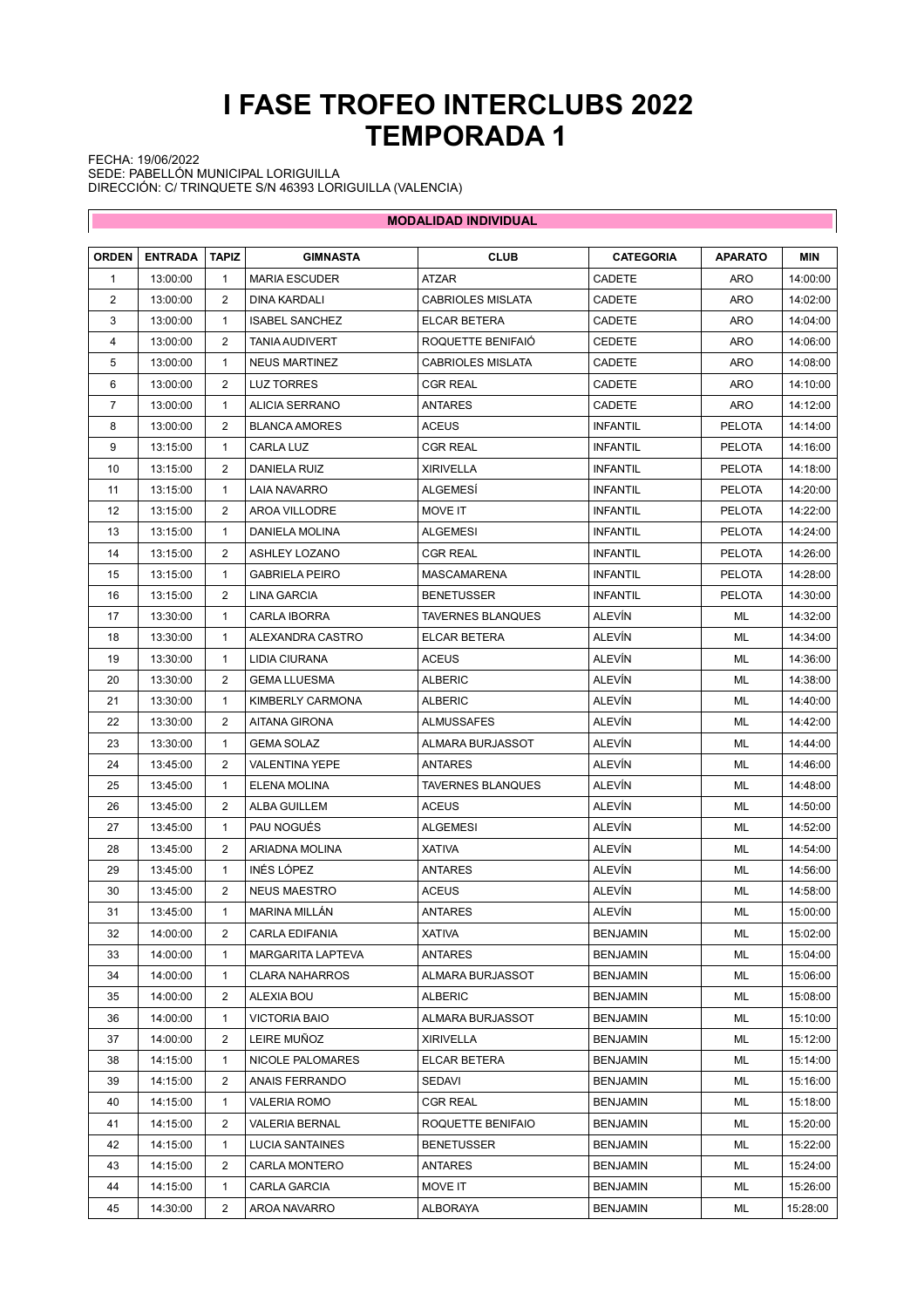| 46 | 14:30:00 | $\overline{2}$ | <b>CLAUDIA GOMEZ</b>          | <b>MORVEDRE</b>          | <b>BENJAMIN</b>     | <b>ML</b> | 15:30:00 |
|----|----------|----------------|-------------------------------|--------------------------|---------------------|-----------|----------|
| 47 | 14:30:00 | 1              | <b>VALERIA MIGUEL</b>         | <b>ANTARES</b>           | PREBENJAMIN         | <b>ML</b> | 15:32:00 |
| 48 | 14:30:00 | $\overline{2}$ | <b>GERIANA LUCIA BARROETA</b> | ATLETICO VALENCIA        | <b>PREBENJAMIN</b>  | <b>ML</b> | 15:34:00 |
| 49 | 14:30:00 | 1              | CARLA CIURANA                 | <b>ACEUS</b>             | PREBENJAMIN         | <b>ML</b> | 15:36:00 |
| 50 | 14:30:00 | $\overline{2}$ | <b>ALEXIA MARTI</b>           | <b>ALCASSER</b>          | <b>PREBENJAMIN</b>  | ML        | 15:38:00 |
| 51 | 14:30:00 | 1              | <b>MARTINA PARDO</b>          | <b>SEDAVI</b>            | <b>PREBENJAMIN</b>  | <b>ML</b> | 15:40:00 |
| 52 | 14:30:00 | 2              | <b>MANUELA ROSA</b>           | <b>ANTARES</b>           | <b>MINIBENJAMIN</b> | ML        | 15:42:00 |
| 53 | 14:45:00 | $\overline{2}$ | NINA SOLOFRIA                 | ALMARA BURJASSOT         | <b>MINIBENJAMIN</b> | <b>ML</b> | 15:44:00 |
| 54 | 14:45:00 | 1              | ALEXANDRA SANZ                | PROMESES VILA GUADASSUAR | <b>MINIBENJAMIN</b> | ML        | 15:46:00 |
| 55 | 14:45:00 | 2              | YULIYANA STRUNEUSKAYA         | <b>ANTARES</b>           | <b>MINIBENJAMIN</b> | <b>ML</b> | 15:48:00 |
| 56 | 14:45:00 | $\mathbf{1}$   | <b>VALERIA GARCIA</b>         | <b>BENETUSSER</b>        | <b>MINIBENJAMIN</b> | <b>ML</b> | 15:50:00 |
| 57 | 14:45:00 | $\overline{2}$ | <b>EMILY SOFIA VARGAS</b>     | <b>ANTARES</b>           | <b>BABY</b>         | <b>ML</b> | 15:52:00 |
| 58 | 14:45:00 | 1              | <b>NURIA GIMENO</b>           | <b>ACEUS</b>             | <b>BABY</b>         | <b>ML</b> | 15:54:00 |
| 59 | 14:45:00 | $\vert$ 1      | <b>JULIA GARRETA</b>          | <b>QUART DE POBLET</b>   | <b>BABY</b>         | <b>ML</b> | 15:56:00 |
| 60 | 14:45:00 | $\overline{2}$ | ZOE AIGOVA                    | <b>ANTARES</b>           | <b>BABY</b>         | <b>ML</b> | 15:58:00 |

## **MODALIDAD EQUIPOS**

| <b>ORDEN</b> | <b>ENTRADA</b> | <b>TAPIZ</b>   | <b>GIMNASTA</b>           | <b>CLUB</b>              | <b>CATEGORIA</b> | <b>APARATO</b> | <b>MIN</b> |
|--------------|----------------|----------------|---------------------------|--------------------------|------------------|----------------|------------|
| 61           | 15:00:00       | 1              | <b>CARLA MARTINEZ</b>     | <b>XIRIVELLA</b>         | EQ. ALEVIN       | <b>PELOTA</b>  | 16:00:00   |
| 62           | 15:00:00       | $\overline{2}$ | <b>ALEJANDRA GUILLEM</b>  | <b>QUART DE POBLET</b>   | EQ. ALEVIN       | <b>PELOTA</b>  | 16:02:00   |
| 63           | 15:00:00       | 1              | ALEJANDRA VERGARA         | <b>ALBORAYA</b>          | EQ. ALEVIN       | <b>PELOTA</b>  | 16:04:00   |
| 64           | 15:00:00       | $\overline{2}$ | DANIELA MARTINEZ          | PROMESES VILA GUADASSUAR | EQ. ALEVIN       | <b>PELOTA</b>  | 16:06:00   |
| 65           | 15:00:00       | $\mathbf{1}$   | VALERIA AVENDAÑO          | <b>XIRIVELLA</b>         | EQ. ALEVIN       | ML             | 16:08:00   |
| 66           | 15:00:00       | $\overline{2}$ | <b>NOA JORQUES</b>        | <b>QUART DE POBLET</b>   | EQ. ALEVIN       | <b>ML</b>      | 16:10:00   |
| 67           | 15:00:00       | $\mathbf{1}$   | VEGA MOMPÓ                | PROMESES VILA GUADASSUAR | EQ. ALEVIN       | ML             | 16:12:00   |
| 68           | 15:00:00       | 2              | <b>GABRIELA FARIA</b>     | <b>ALBORAYA</b>          | EQ. ALEVIN       | <b>ML</b>      | 16:14:00   |
| 69           | 15:15:00       | $\mathbf{1}$   | <b>VERA FERRER</b>        | <b>ALBORAYA</b>          | EQ. INFANTIL     | <b>PELOTA</b>  | 16:16:00   |
| 70           | 15:15:00       | $\overline{2}$ | <b>JULIA CLEMENTE</b>     | CGR REAL B               | EQ. INFANTIL     | <b>PELOTA</b>  | 16:18:00   |
| 71           | 15:15:00       | 1              | <b>MARIA VIDAL</b>        | <b>XATIVA</b>            | EQ. INFANTIL     | <b>PELOTA</b>  | 16:20:00   |
| 72           | 15:15:00       | $\overline{2}$ | <b>CELIA PEREZ</b>        | CGR REAL A               | EQ. INFANTIL     | <b>PELOTA</b>  | 16:22:00   |
| 73           | 15:15:00       | $\mathbf{1}$   | <b>ELIA YAGO</b>          | CGR REAL A               | EQ. INFANTIL     | <b>CUERDA</b>  | 16:24:00   |
| 74           | 15:15:00       | 2              | AYLA HERRANZ              | <b>ALBORAYA</b>          | EQ. INFANTIL     | <b>CUERDA</b>  | 16:26:00   |
| 75           | 15:15:00       | $\mathbf{1}$   | <b>DANIELA SANZ</b>       | CGR REAL B               | EQ. INFANTIL     | <b>CUERDA</b>  | 16:28:00   |
| 76           | 15:15:00       | $\overline{2}$ | <b>GAL·LA FRANCES</b>     | <b>XATIVA</b>            | EQ. INFANTIL     | <b>CUERDA</b>  | 16:30:00   |
| 77           | 15:30:00       | $\mathbf{1}$   | <b>CRISTINA RODRIGUEZ</b> | <b>CABRIOLES MISLATA</b> | EQ. CADETE       | <b>MAZAS</b>   | 16:32:00   |
| 78           | 15:30:00       | $\overline{2}$ | ANASTASIA TESCHINA        | <b>ALBORAYA</b>          | EQ. CADETE       | <b>MAZAS</b>   | 16:34:00   |
| 79           | 15:30:00       | 1              | <b>ALICIA CAMPOS</b>      | <b>TORREPATERNA</b>      | EQ. CADETE       | <b>MAZAS</b>   | 16:36:00   |
| 82           | 15:30:00       | $\mathbf{1}$   | ALEJANDRA MEDINA          | <b>CABRIOLES MISLATA</b> | EQ. CADETE       | <b>ARO</b>     | 16:38:00   |
| 83           | 15:30:00       | 2              | <b>NEREA TORRENT</b>      | <b>ALBORAYA</b>          | EQ. CADETE       | <b>ARO</b>     | 16:40:00   |
| 84           | 15:30:00       | $\overline{2}$ | <b>NEREA VELARDE</b>      | <b>TORREPATERNA</b>      | EQ. CADETE       | <b>ARO</b>     | 16:42:00   |

**ENTREGA DE MEDALLAS MODALIDAD INDIVIDUAL Y EQUIPOS 16:45H DESCANSO HASTA LAS 17:15H**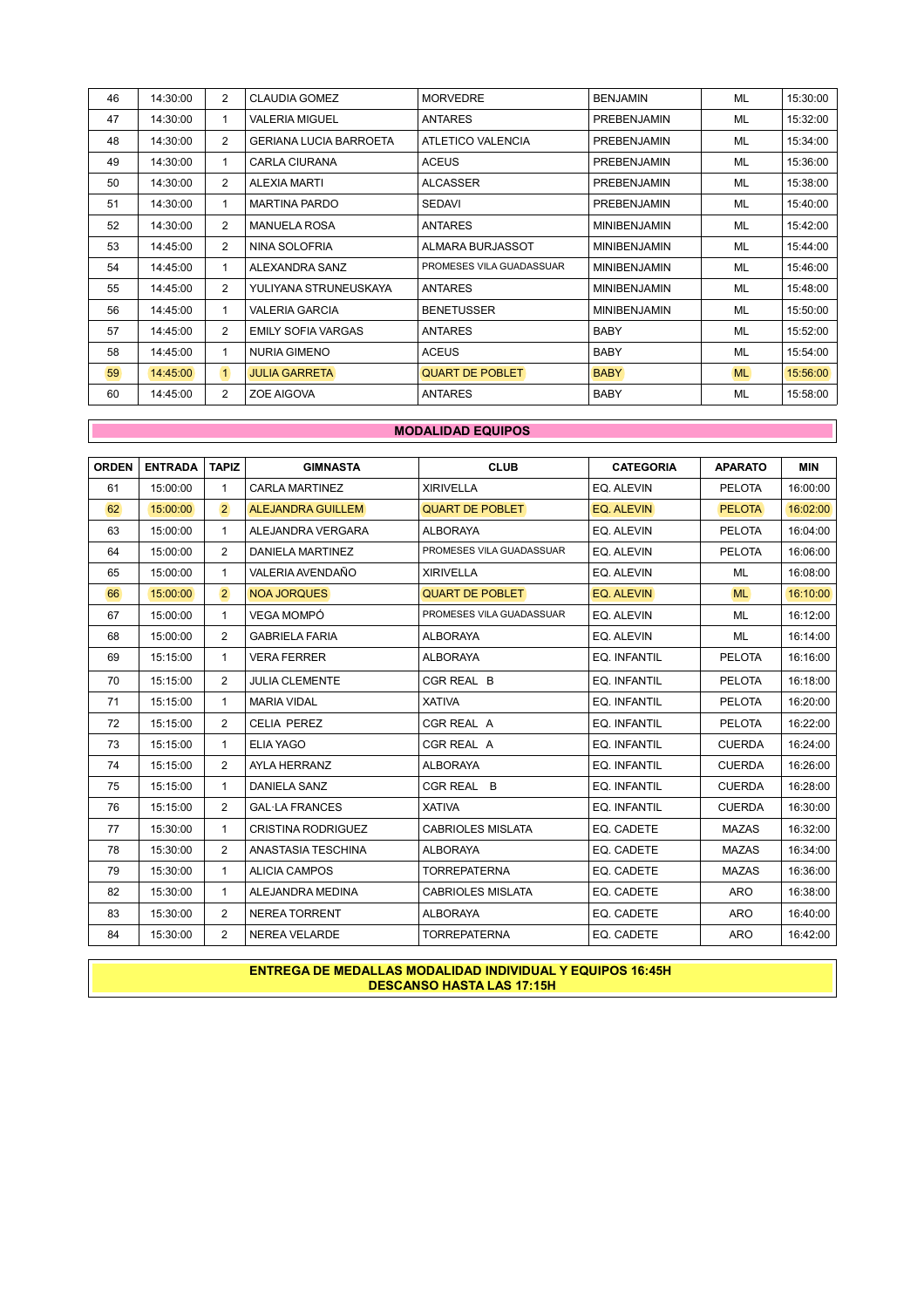## **MODALIDAD TRIOS/CONJUNTOS**

| <b>ORDEN</b> | <b>ENTRADA</b> | <b>TAPIZ</b>   | <b>CLUB</b>              | <b>PASE</b>     | <b>CATEGORIA</b>          | <b>APARATO</b> | <b>MIN</b> |
|--------------|----------------|----------------|--------------------------|-----------------|---------------------------|----------------|------------|
| 85           | 16:15:00       | 1              | ROQUETTE BENIFAIO        | <b>1ER PASE</b> | TRIO BABY                 | ML             | 17:15:00   |
| 86           | 16:15:00       | $\overline{2}$ | <b>TORREPATERNA</b>      | <b>1ER PASE</b> | <b>TRIO PREBENJAMIN</b>   | ML             | 17:18:00   |
| 87           | 16:15:00       | $\mathbf{1}$   | ATLETICO VALENCIA        | <b>1ER PASE</b> | <b>TRIO PREBENJAMIN</b>   | ML             | 17:21:00   |
| 88           | 16:15:00       | 2              | ALCASSER                 | <b>1ER PASE</b> | <b>TRIO PREBENJAMIN</b>   | ML             | 17:24:00   |
| 89           | 16:15:00       | 2              | ALMARA BURJASSOT         | <b>1ER PASE</b> | <b>TRIO PREBENJAMIN</b>   | ML             | 17:27:00   |
| 90           | 16:15:00       | 1              | <b>MORVEDRE</b>          | <b>1ER PASE</b> | <b>TRIO PREBENJAMIN</b>   | ML             | 17:30:00   |
| 91           | 16:15:00       | 2              | <b>TAVERNES BLANQUES</b> | <b>1ER PASE</b> | TRIO ALEVIN               | ML             | 17:33:00   |
| 92           | 16:15:00       | 1              | <b>ALBORAYA</b>          | <b>1ER PASE</b> | TRIO ALEVIN               | ML             | 17:36:00   |
| 93           |                |                | ROQUETTE BENIFAIO        | 2DO PASE        | TRIO BABY                 | ML             | 17:39:00   |
| 94           |                |                | <b>TORREPATERNA</b>      | 2DO PASE        | <b>TRIO PREBENJAMIN</b>   | ML             | 17:42:00   |
| 95           |                |                | ATLETICO VALENCIA        | 2DO PASE        | <b>TRIO PREBENJAMIN</b>   | ML             | 17:45:00   |
| 96           |                |                | ALCASSER                 | 2DO PASE        | <b>TRIO PREBENJAMIN</b>   | ML             | 17:48:00   |
| 97           |                |                | ALMARA BURJASSOT         | 2DO PASE        | <b>TRIO PREBENJAMIN</b>   | ML             | 17:51:00   |
| 98           |                |                | <b>MORVEDRE</b>          | 2DO PASE        | TRIO PREBENJAMIN          | ML             | 17:54:00   |
| 99           |                |                | <b>TAVERNES BLANQUES</b> | 2DO PASE        | TRIO ALEVIN               | ML             | 17:57:00   |
| 100          |                |                | ALBORAYA                 | 2DO PASE        | TRIO ALEVIN               | ML             | 18:00:00   |
| 101          | 17:00:00       | 1              | ALBORAYA                 | <b>1ER PASE</b> | TRIO BENJAMIN             | ML             | 18:03:00   |
| 102          | 17:00:00       | 2              | <b>TAVERNES BLANQUES</b> | <b>1ER PASE</b> | <b>TRIO BENJAMIN</b>      | ML             | 18:06:00   |
| 103          | 17:00:00       | $\mathbf{1}$   | <b>ALMUSSAFES</b>        | <b>1ER PASE</b> | <b>TRIO BENJAMIN</b>      | ML             | 18:09:00   |
| 104          | 17:00:00       | 2              | <b>TORREPATERNA</b>      | <b>1ER PASE</b> | TRIO BENJAMIN             | ML             | 18:12:00   |
| 105          | 17:00:00       | 1              | <b>XIRIVELLA</b>         | <b>1ER PASE</b> | TRIO MINIBENJAMIN         | ML             | 18:15:00   |
| 106          | 17:00:00       | $\overline{2}$ | ALMARA BURJASSOT         | <b>1ER PASE</b> | TRIO MINIBENJAMIN         | ML             | 18:18:00   |
| 107          | 17:00:00       | $\mathbf{1}$   | PROMESES VILA GUADASSUAR | <b>1ER PASE</b> | TRIO MINIBENJAMIN         | ML             | 18:21:00   |
| 108          |                |                | ALBORAYA                 | 2DO PASE        | TRIO BENJAMIN             | ML             | 18:24:00   |
| 109          |                |                | <b>TAVERNES BLANQUES</b> | 2DO PASE        | <b>TRIO BENJAMIN</b>      | ML             | 18:27:00   |
| 110          |                |                | <b>ALMUSSAFES</b>        | 2DO PASE        | <b>TRIO BENJAMIN</b>      | ML             | 18:30:00   |
| 111          |                |                | <b>TORREPATERNA</b>      | 2DO PASE        | TRIO BENJAMIN             | ML             | 18:33:00   |
| 112          |                |                | <b>XIRIVELLA</b>         | 2DO PASE        | TRIO MINIBENJAMIN         | ML             | 18:36:00   |
| 113          |                |                | ALMARA BURJASSOT         | 2DO PASE        | TRIO MINIBENJAMIN         | ML             | 18:39:00   |
| 114          |                |                | PROMESES VILA GUADASSUAR | 2DO PASE        | TRIO MINIBENJAMIN         | ML             | 18:42:00   |
| 115          | 17:45:00       | 1              | MORVEDRE C               | <b>1ER PASE</b> | CONJ. BABY                | ML             | 18:45:00   |
| 116          | 17:45:00       | 2              | MORVEDRE Y               | <b>1ER PASE</b> | CONJ. BABY                | ML             | 18:48:00   |
| 117          | 17:45:00       | $\vert$ 1      | <b>QUART DE POBLET</b>   | <b>1ER PASE</b> | <b>CONJ. MINIBENJAMIN</b> | <b>ML</b>      | 18:51:00   |
| 118          | 17:45:00       | 2              | MORVEDRE                 | <b>1ER PASE</b> | CONJ. MINIBENJAMIN        | ML             | 18:54:00   |
| 119          | 17:45:00       | 1              | MORVEDRE M               | 1ER PASE        | CONJ. PREBENJAMIN         | ML             | 18:57:00   |
| 120          | 17:45:00       | 2              | <b>ANTARES</b>           | <b>1ER PASE</b> | CONJ. PREBENJAMIN         | ML             | 19:00:00   |
| 121          | 17:45:00       | 1              | MORVEDRE V               | <b>1ER PASE</b> | CONJ. PREBENJAMIN         | ML             | 19:03:00   |
| 122          | 17:45:00       | 2              | <b>XIRIVELLA</b>         | <b>1ER PASE</b> | CONJ. BENJAMIN            | ML             | 19:06:00   |
| 123          | 17:45:00       | 1              | <b>TORREPATERNA</b>      | 1ER PASE        | CONJ. BENJAMIN            | ML             | 19:09:00   |
| 124          |                |                | MORVEDRE C               | 2DO PASE        | CONJ. BABY                | ML             | 19:12:00   |
| 125          |                |                | <b>MORVEDRE Y</b>        | 2DO PASE        | CONJ. BABY                | ML             | 19:15:00   |
| 126          |                |                | <b>QUART DE POBLET</b>   | 2DO PASE        | <b>CONJ. MINIBENJAMIN</b> | <b>ML</b>      | 19:18:00   |
| 127          |                |                | MORVEDRE                 | 2DO PASE        | CONJ. MINIBENJAMIN        | ML             | 19:21:00   |
| 128          |                |                | MORVEDRE M               | 2DO PASE        | CONJ. PREBENJAMIN         | ML             | 19:24:00   |
| 129          |                |                | ANTARES                  | 2DO PASE        | CONJ. PREBENJAMIN         | ML             | 19:27:00   |
| 130          |                |                | MORVEDRE V               | 2DO PASE        | CONJ. PREBENJAMIN         | ML             | 19:30:00   |
| 131          |                |                | <b>XIRIVELLA</b>         | 2DO PASE        | CONJ. BENJAMIN            | ML             | 19:33:00   |
| 132          |                |                | <b>TORREPATERNA</b>      | 2DO PASE        | CONJ. BENJAMIN            | ML             | 19:36:00   |
| 133          | 18:30:00       | 2              | <b>XIRIVELLA</b>         | <b>1ER PASE</b> | CONJ. ALEVIN              | 5 AROS         | 19:39:00   |
| 134          | 18:30:00       | 1              | ATZAR                    | <b>1ER PASE</b> | CONJ. INFANTIL            | 5 PELOTAS      | 19:42:00   |